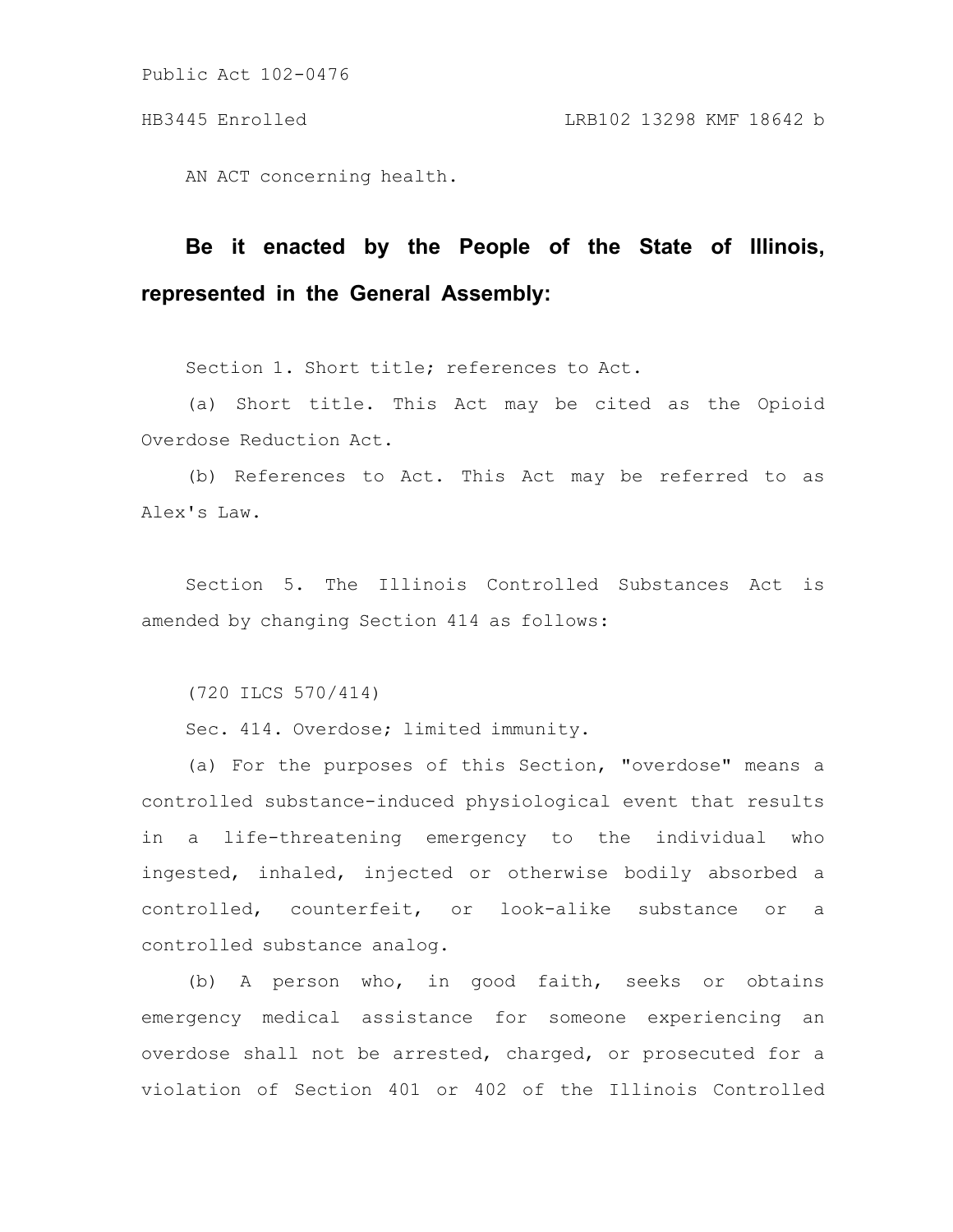Substances Act, Section 3.5 of the Drug Paraphernalia Control Act, Section 55 or 60 of the Methamphetamine Control and Community Protection Act, Section 9-3.3 of the Criminal Code of 2012, or paragraph (1) of subsection (g) of Section 12-3.05 of the Criminal Code of 2012 if evidence for the violation was acquired as a result of the person seeking or obtaining emergency medical assistance and providing the amount of substance recovered is within the amount identified in subsection (d) of this Section. The violations listed in this subsection (b) must not serve as the sole basis of a violation of parole, mandatory supervised release, probation, or conditional discharge, a person's pretrial release, or furlough, or any seizure of property under any State law authorizing civil forfeiture so long as the evidence for the violation was acquired as a result of the person seeking or obtaining emergency medical assistance in the event of an overdose.

(c) A person who is experiencing an overdose shall not be arrested, charged, or prosecuted for a violation of Section 401 or 402 of the Illinois Controlled Substances Act, Section 3.5 of the Drug Paraphernalia Control Act, Section 9-3.3 of the Criminal Code of 2012, or paragraph (1) of subsection (g) of Section 12-3.05 of the Criminal Code of 2012 if evidence for the violation was acquired as a result of the person seeking or obtaining emergency medical assistance and providing the amount of substance recovered is within the amount identified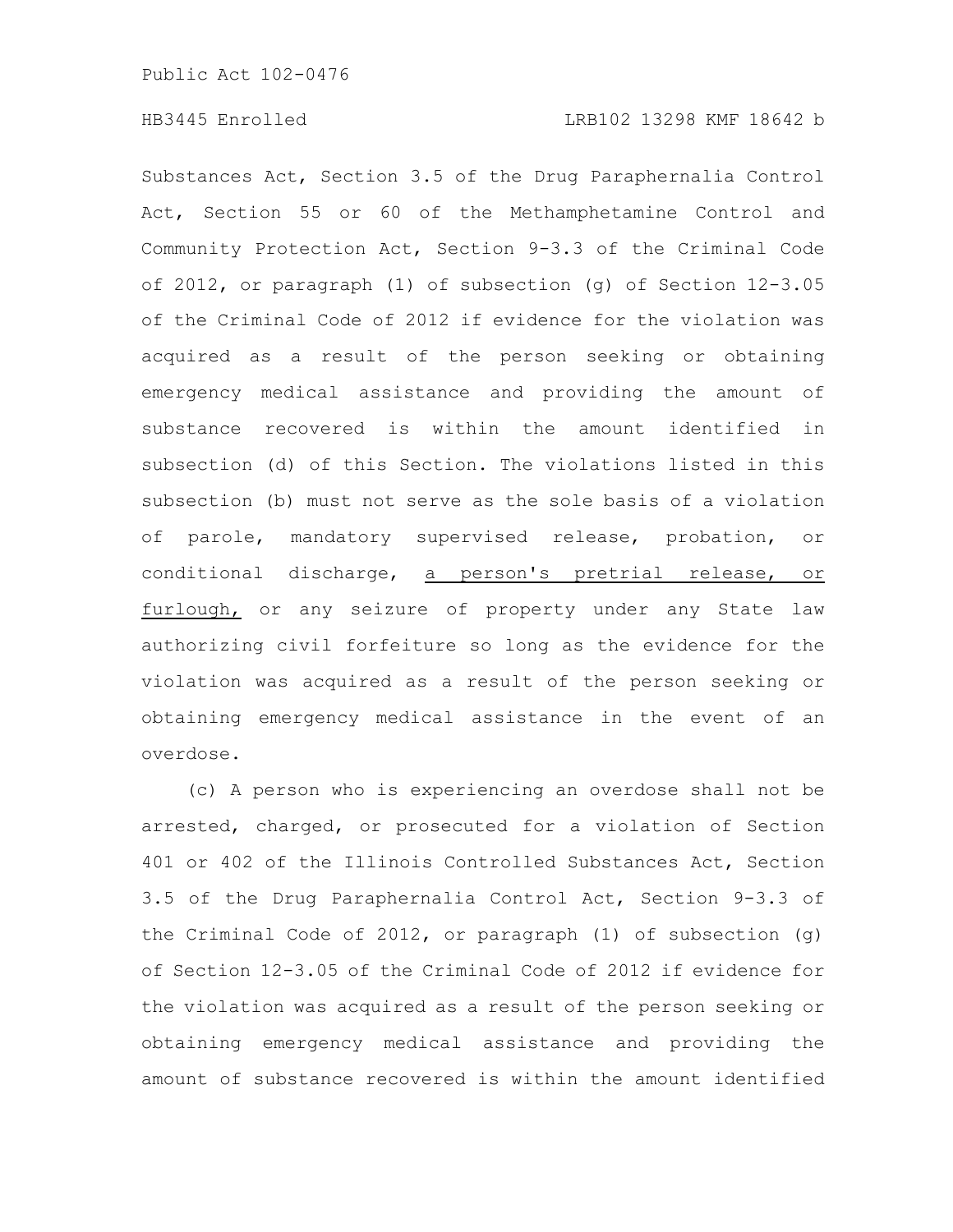## HB3445 Enrolled LRB102 13298 KMF 18642 b

in subsection (d) of this Section. The violations listed in this subsection (c) must not serve as the sole basis of a violation of parole, mandatory supervised release, probation, or conditional discharge, or any seizure of property under any State law authorizing civil forfeiture so long as the evidence for the violation was acquired as a result of the person seeking or obtaining emergency medical assistance in the event of an overdose.

(d) For the purposes of subsections (b) and (c), the limited immunity shall only apply to a person possessing the following amount:

(1) less than 3 grams of a substance containing heroin;

(2) less than 3 grams of a substance containing cocaine;

(3) less than 3 grams of a substance containing morphine;

(4) less than 40 grams of a substance containing peyote;

(5) less than 40 grams of a substance containing a derivative of barbituric acid or any of the salts of a derivative of barbituric acid;

(6) less than 40 grams of a substance containing amphetamine or any salt of an optical isomer of amphetamine;

(7) less than 3 grams of a substance containing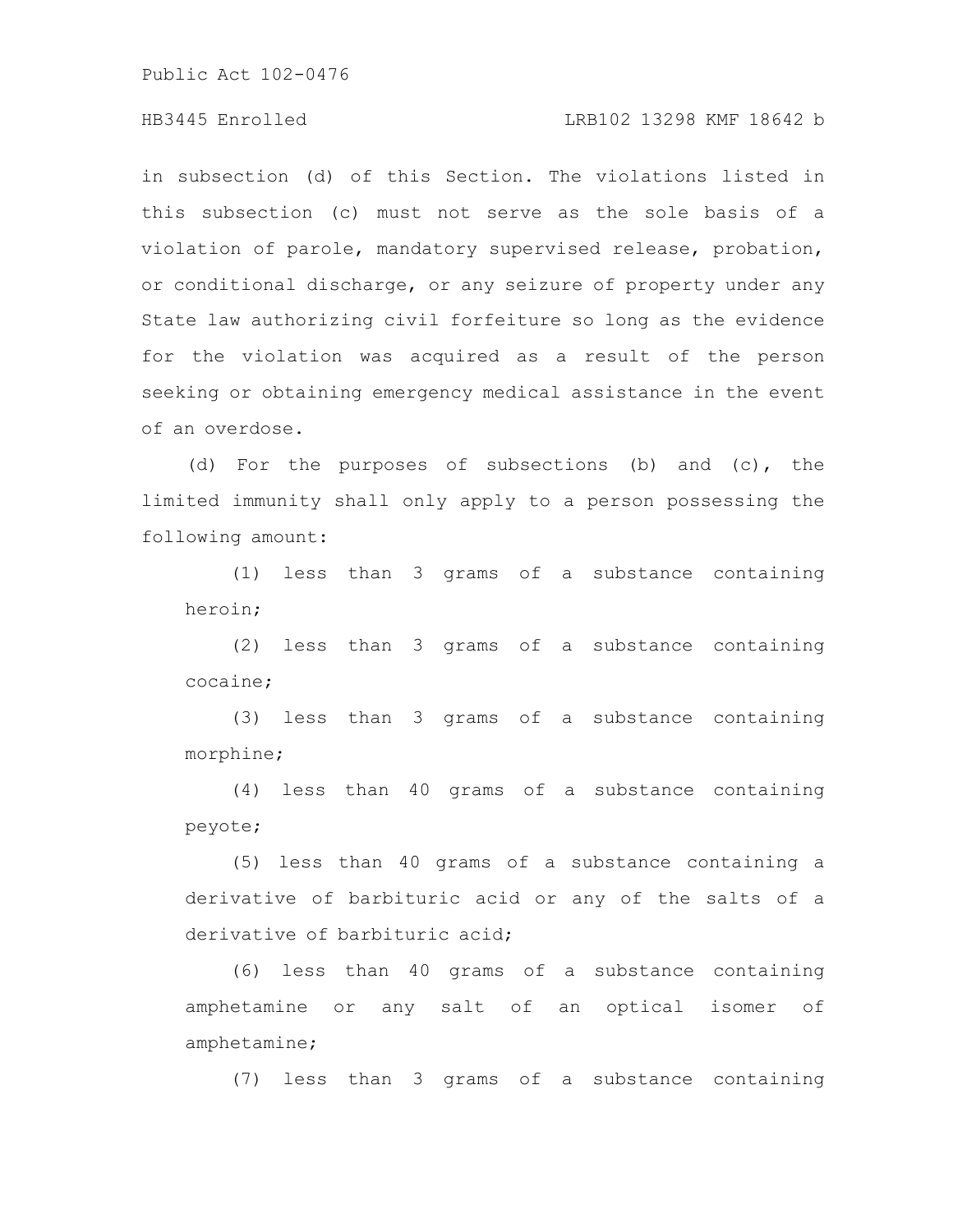## HB3445 Enrolled LRB102 13298 KMF 18642 b

lysergic acid diethylamide (LSD), or an analog thereof;

(8) less than 6 grams of a substance containing pentazocine or any of the salts, isomers and salts of isomers of pentazocine, or an analog thereof;

(9) less than 6 grams of a substance containing methaqualone or any of the salts, isomers and salts of isomers of methaqualone;

(10) less than 6 grams of a substance containing phencyclidine or any of the salts, isomers and salts of isomers of phencyclidine (PCP);

(11) less than 6 grams of a substance containing ketamine or any of the salts, isomers and salts of isomers of ketamine;

(12) less than 40 grams of a substance containing a substance classified as a narcotic drug in Schedules I or II, or an analog thereof, which is not otherwise included in this subsection.

(e) The limited immunity described in subsections (b) and (c) of this Section shall not be extended if law enforcement has reasonable suspicion or probable cause to detain, arrest, or search the person described in subsection (b) or (c) of this Section for criminal activity and the reasonable suspicion or probable cause is based on information obtained prior to or independent of the individual described in subsection (b) or (c) taking action to seek or obtain emergency medical assistance and not obtained as a direct result of the action of